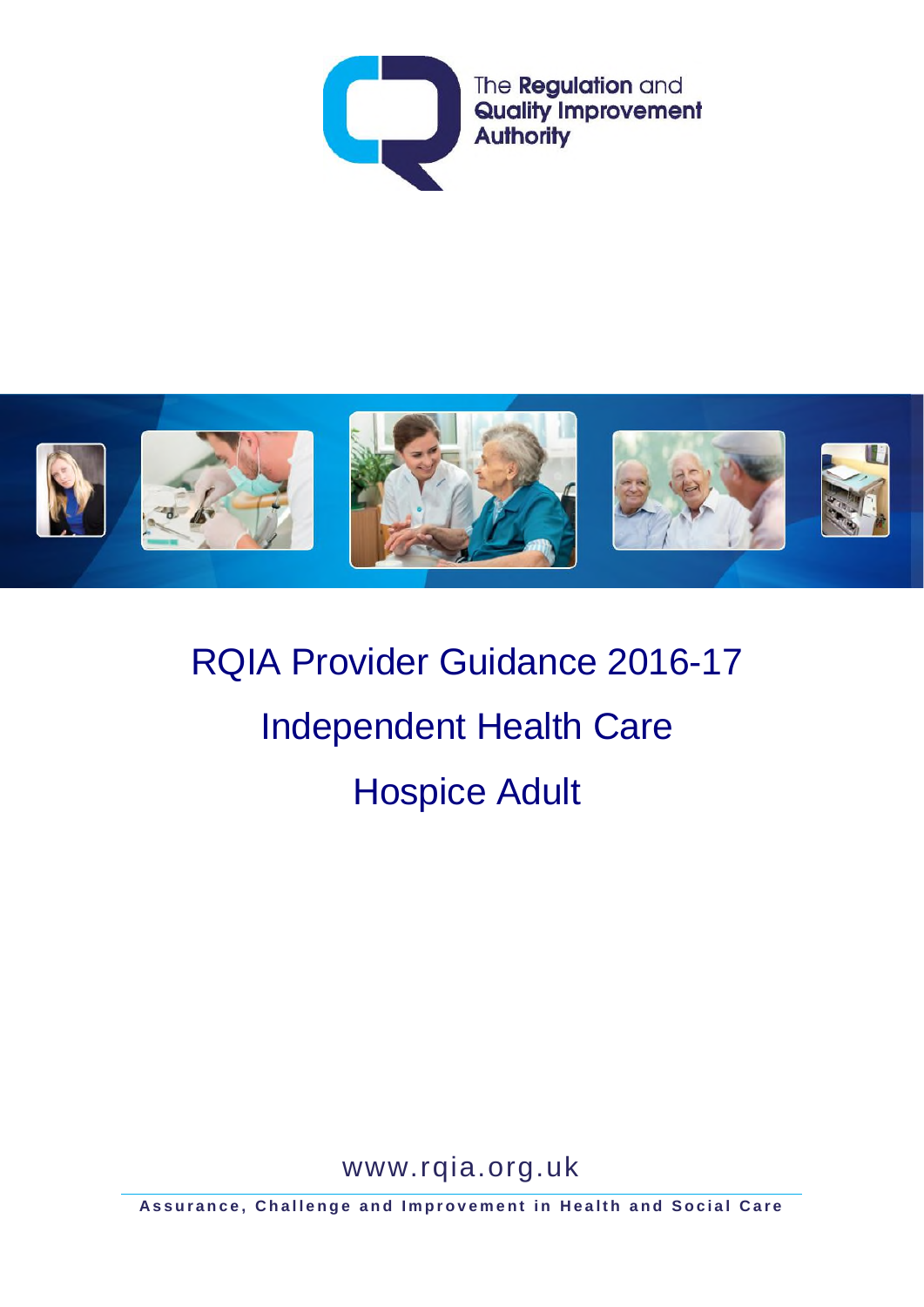# **What we do**

The Regulation and Quality Improvement Authority (RQIA) is the independent body that regulates and inspects the quality and availability of Northern Ireland's health and social care (HSC) services. We were established in 2005 under The Health and Personal Social Services (Quality, Improvement and Regulation) (Northern Ireland) Order 2003, to drive improvements for everyone using health and social care services.

Through our programme of work we provide assurance about the quality of care; challenge poor practice; promote improvement; safeguard the rights of service users; and inform the public through the publication of our reports. RQIA has three main areas of work:

- We register and inspect a wide range of independent and statutory health and social care services.
- We work to assure the quality of services provided by the HSC Board, HSC trusts and agencies through our programme of reviews.
- We undertake a range of responsibilities for people with mental ill health and those with a learning disability.

We inspect and report on the following four domains:

- Is care safe?
- Is care effective?
- Is care compassionate?
- Is the service well led?

RQIA registers and inspects a wide range of health and social care services. These include: nursing, residential care, and children's homes; domiciliary care agencies; day care settings/centres; independent health care; nursing agencies; independent medical agencies; residential family centres; adult placement agencies; voluntary adoption agencies, school boarding departments and young adult supported accommodation (inspected only).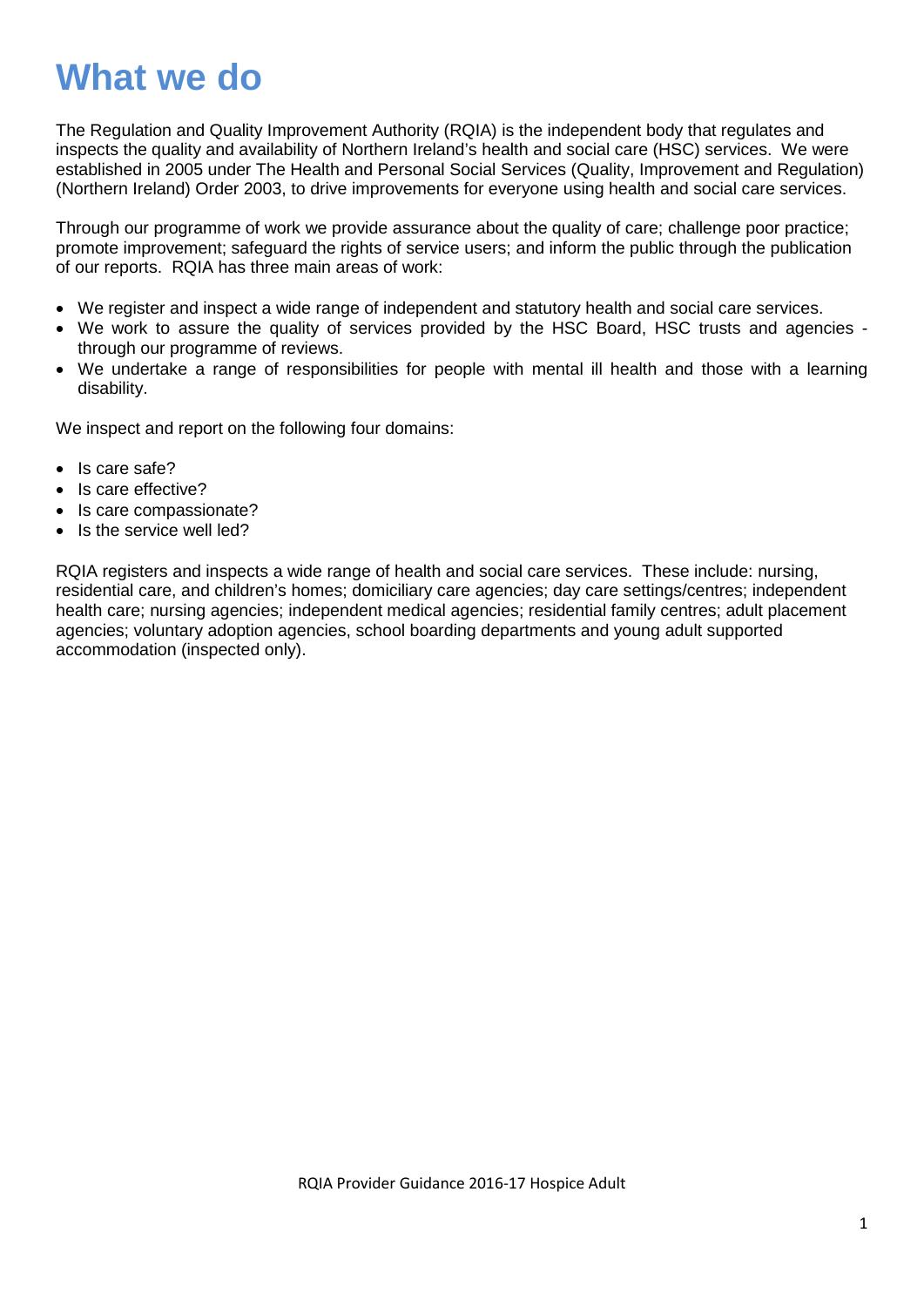# **The four domains**

#### Is care safe?

### Avoiding and preventing harm to service users from the care. treatment and support that is intended to help them.

## Is the service well led?

Effective leadership, management and governance which creates a culture focused on the needs and the experiences of service users in order to deliver safe, effective and compassionate care.

The right care, at the right time in the right place with the best

Is care effective?

outcome.

## **Is Care Compassionate?**

Service users are treated with dignity and respect and should be fully involved in decisions affecting their treatment. care and support.

RQIA Provider Guidance 2016-17 Hospice Adult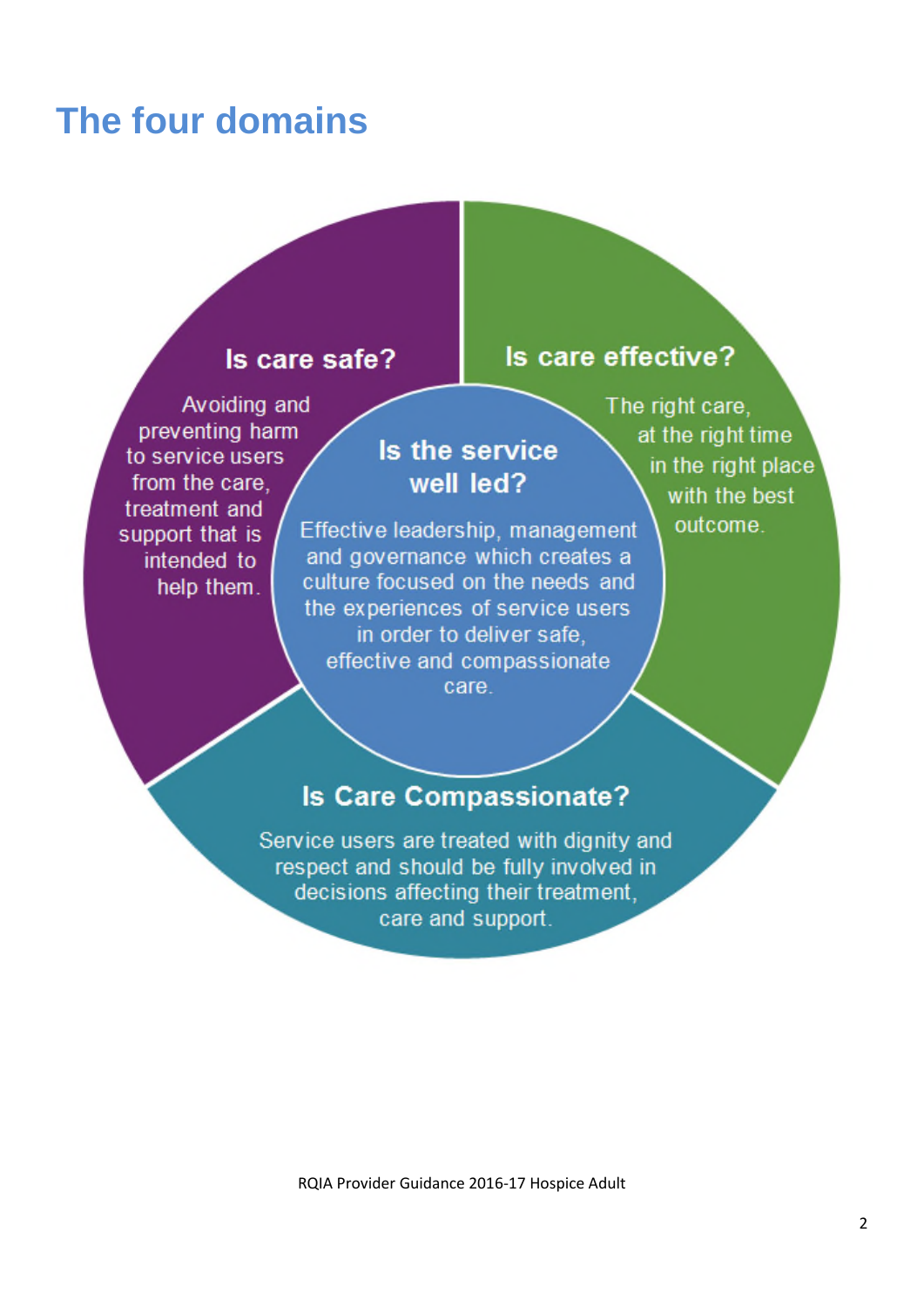# **How we will inspect**

We will inspect every Independent Hospital – Adult Hospices at least annually. Our inspectors are most likely to carry out an announced inspection, however from time to time we may carry out an unannounced inspection.

During our inspections we will inspect and report on the following four domains:

- Is care safe?
- Is care effective?
- Is care compassionate?
- Is the service well led?

When we inspect an Independent Hospital – Adult Hospices, we aim to:

- Seek the views of the people who use the service, or their representatives
- Talk to the management and other staff on the day of the inspection
- Examine a range of records including care records, incidents, complaints and policies
- Provide feedback on the day of the inspection to the manager on the outcome of the inspection; and
- Provide a report of our inspection findings and outline any areas for quality improvement where failings in compliance with regulations and/or standards are identified.

Our inspections are underpinned by:

- The Health and Personal Social Services (Quality, Improvement and Regulation) (Northern Ireland) Order 2003
- The Independent Health Care Regulations (Northern Ireland) 2005
- The Regulation and Improvement Authority (Independent Health Care) (Fees and Frequency of inspections) (Amendment) Regulations (Northern Ireland) 2011
- The Department of Health, Social Services and Public Safety's (DHSPPS) Minimum Care Standards for Healthcare Establishments July 2014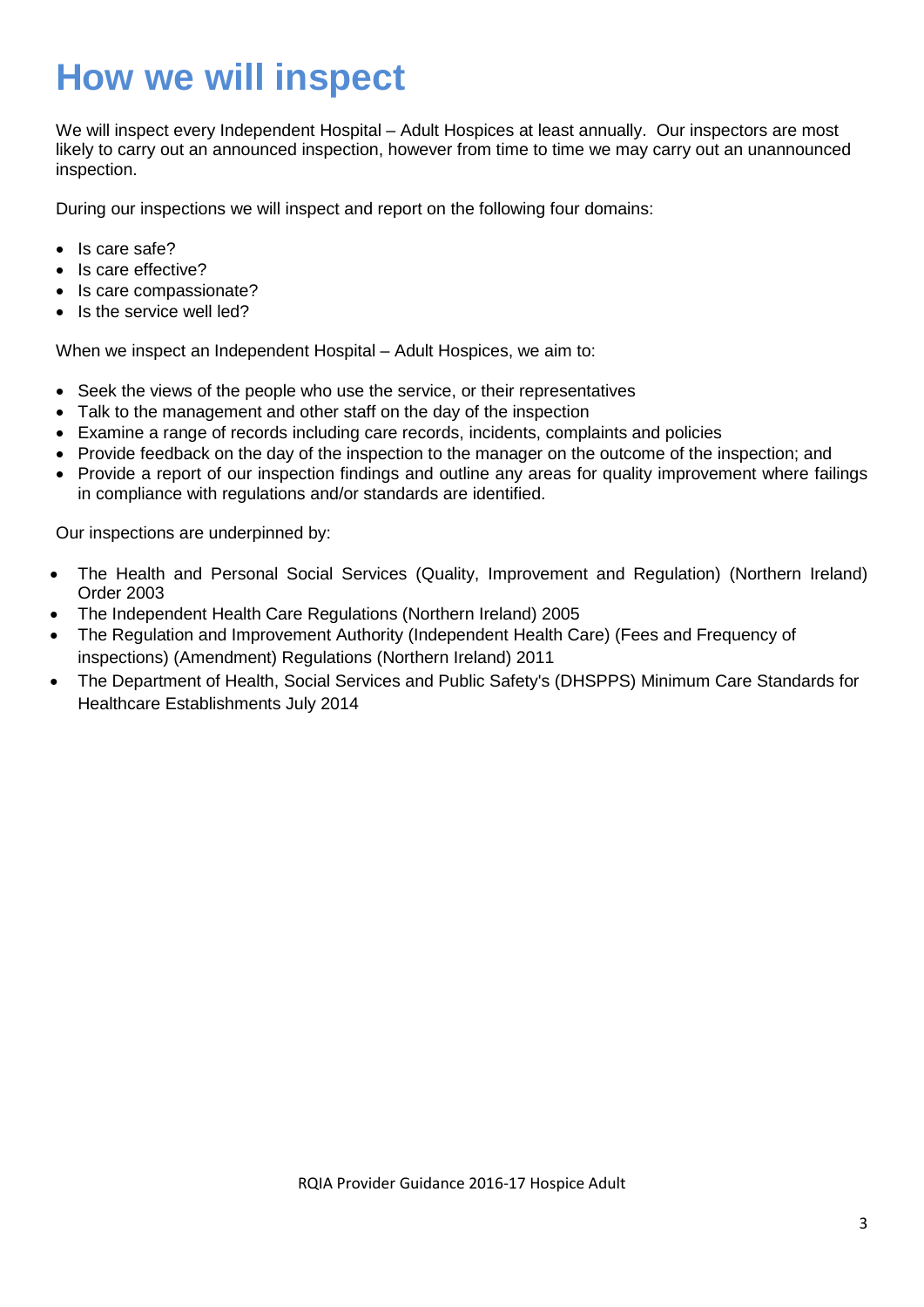# **What we look for when we inspect**

To help us to report on whether the care is safe, effective and compassionate and whether the service is well led, we will look for evidence against the following indicators. The evidence listed for each indicator provides examples of what may be reviewed and should not be considered exhaustive.

## **Is care safe?**

#### **Avoiding and preventing harm to service users from the care, treatment and support that is intended to help them.**

#### **Indicator S1**

There are, at all times, suitably qualified, competent and experienced persons working in the service in such numbers as are appropriate for the health and welfare of service users.

#### **Examples of Evidence**

#### **Staffing**

- There are sufficient numbers of staff in various roles to fulfil the needs of the hospice and patients
- There is an induction programme in place appropriate to the role
- A system is in place to ensure staff receive annual appraisals and records are retained
- A system is in place to ensure all staff receive appropriate training to fulfil the duties of their role including professional body CPD recommendations and RQIA mandatory training
- There are arrangements for monitoring the professional body registration status of all clinical staff
- There are arrangements in place for monitoring the professional indemnity of all staff who require individual indemnity cover
- There are arrangements in place to provide cover at all times by appropriately trained and experienced medical and health care practitioners

#### **Recruitment and Selection**

- Staff have been recruited in line with Regulation 19 (2) Schedule 2 of The Independent Health Care Regulations (Northern Ireland) 2005
- There is a written policy and procedure for staff recruitment
- Staff personnel files are in keeping with 19 (2) Schedule 2
- Enhanced AccessNI checks are received prior to new staff commencing work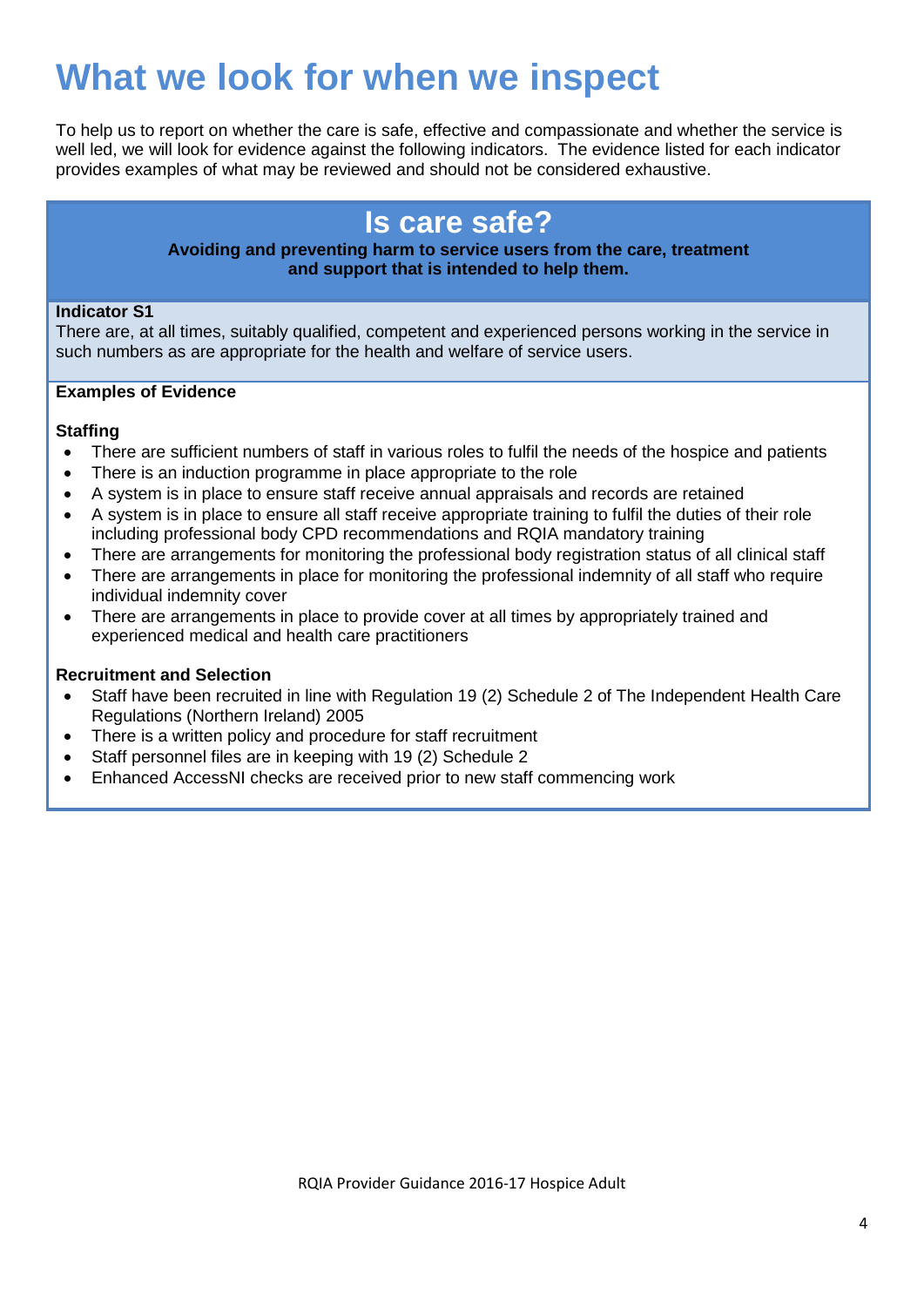#### **Indicator S2**

The service promotes and makes proper provision for the welfare, care and protection of service users.

#### **Examples of Evidence**

#### **Safeguarding**

- Staff are knowledgeable about and have a good understanding of safeguarding
- Policies and procedures are in place (to include; safeguarding champion, definitions of abuse, types and indicators of abuse, onward referral arrangements including contact information and documentation)
- Within three months of commencing employment, staff complete training and can demonstrated knowledge of safeguarding principles
- Safeguarding training or refresher training is provided as per Minimum Standards
- Awareness of the new regional guidance issued in July 2015 entitled 'Adult Safeguarding Prevention and Protection in Partnership'
- All suspected, alleged or actual incidents of abuse are fully and promptly referred to the appropriate agencies for investigation in accordance with written procedures and records maintained

#### **Specialist Palliative Care Team**

- The provision of specialist palliative care is in accordance with current best practice and national guidelines
- The policies and procedures for specialist palliative care services promote safe practice by a multiprofessional team
- The multi-professional team includes staff with specialist palliative care expertise to ensure that the holistic care needs of patients and carers are met
- Multi-professional team meetings are held at least weekly to review the management arrangements in place for ethical decision making and patient advocacy services where this is indicated and required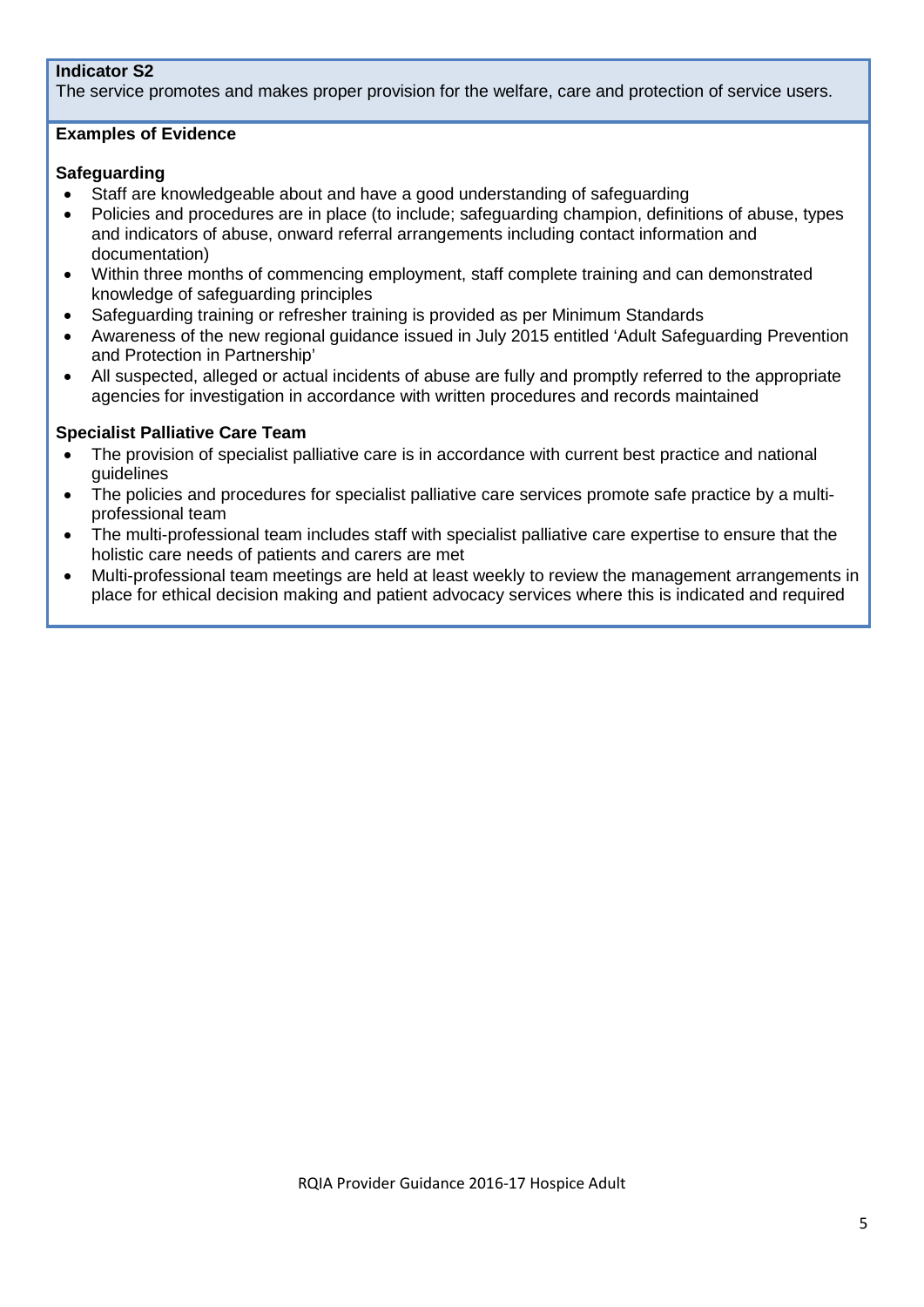#### **Indicator S3**

There are systems in place to ensure that unnecessary risks to the health, welfare or safety of service users are identified, managed and where possible eliminated.

#### **Examples of Evidence**

#### **Resuscitation**

- Medicines required for resuscitation or other medical emergency are clearly defined and are regularly monitored. These medicines are readily accessible in suitable packaging and available for use at all times. Accessible records are maintained relating to the regular monitoring of medicines required for resuscitation or other medical emergencies
- Equipment for resuscitating patients is in line with the Resuscitation Council (UK)
- Resuscitation equipment is checked and restocked to ensure all equipment remains in working order and suitable for use at all times. Checks are carried out daily by a designated person and recorded
- Policy and procedural guidance, in relation to the management of resuscitation and medical emergencies, are in place
- Management of resuscitation and medical emergencies is included in staff induction and update training is provided annually
- Staff have knowledge and understanding of managing resuscitation and medical emergencies
- All 'do not resuscitate decisions' are documented by the most senior health care professional caring for the patients, with the reason and date for review in the patients clinical record. This information is provided to other relevant health professionals and is reviewed and documented by the planned review date or when there are any significant changes in the patient's condition

#### **Infection Prevention Control and Decontamination Procedures**

- The environment is clean and clutter free
- Infection prevention and control (IPC) and decontamination policies and procedures are in place in keeping with regional best practice guidance
- Records of training, which meet professional body CPD and RQIA mandatory training recommendations, are retained
- Staff have knowledge and understanding of IPC procedures in line with best practice
- Staff have knowledge and understanding of the decontamination process
- There are written guidelines for staff on making referrals for advice and support to infection control nurses, microbiology services and public health medical staff who have expertise in infection prevention and control
- The risk of cross infection to patients, staff and visitors is minimised by single use equipment or decontamination of reusable medical devises and equipment in line with manufacturer's instructions and current best practice
- There is information available for infection prevention and control for patients, representatives and staff
- There is an annual infection control programme of audits in place
- There are clear lines of accountability in relation to IPC and staff are aware of their roles and responsibilities
- Exploration of any issues identified during the inspection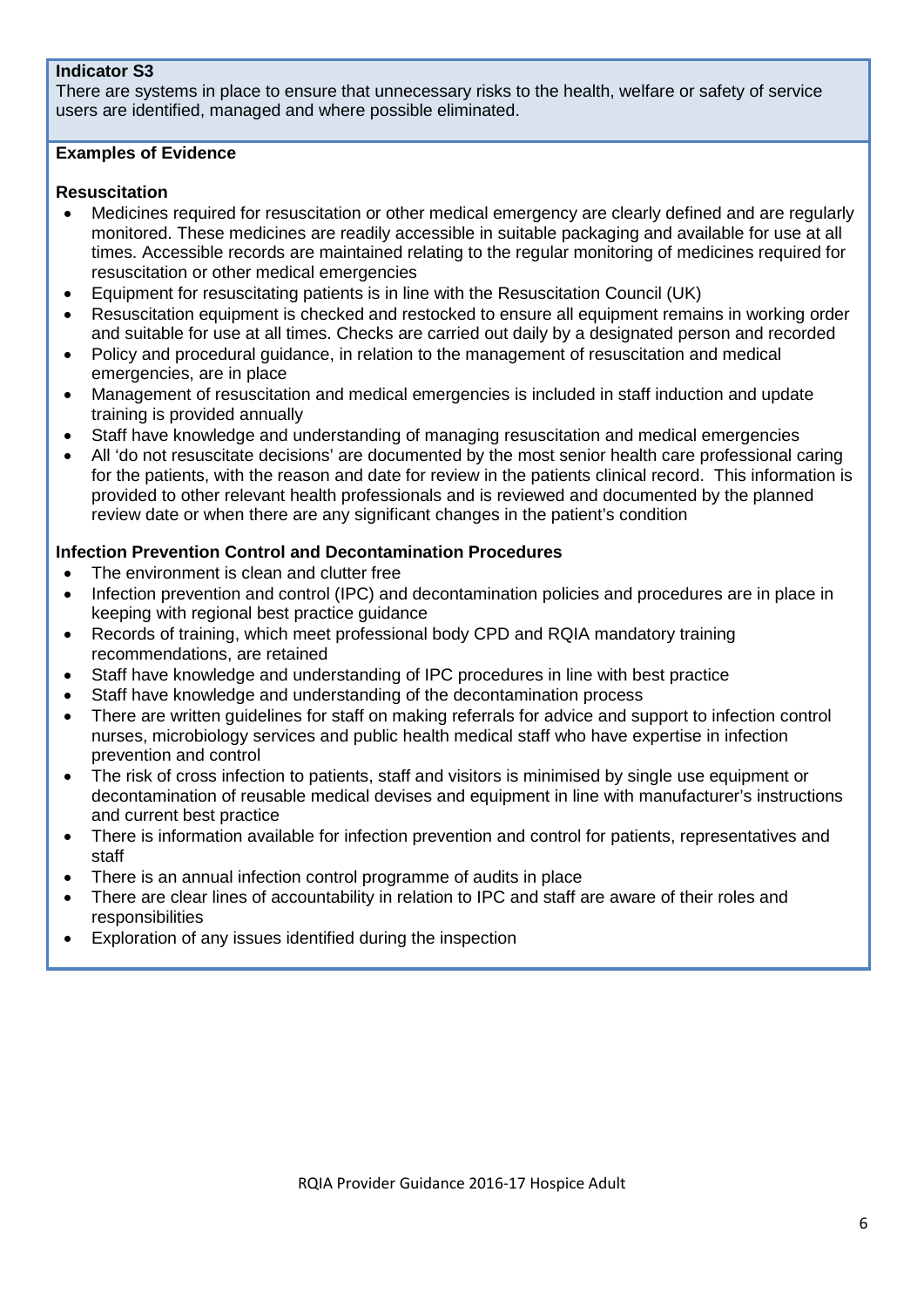#### **Indicator S4**

The premises and grounds are safe, well maintained and suitable for their stated purpose.

#### **Examples of Evidence**

#### **Environment**

- The hospice is clean, clutter free, warm and pleasant
- There are no obvious hazards to the health and safety of patients and staff
- There are arrangements in place in relation to maintaining the environment (e.g. servicing of lift/gas/boiler/fire detection systems/fire-fighting equipment, fixed electrical wiring installation, legionella risk assessment)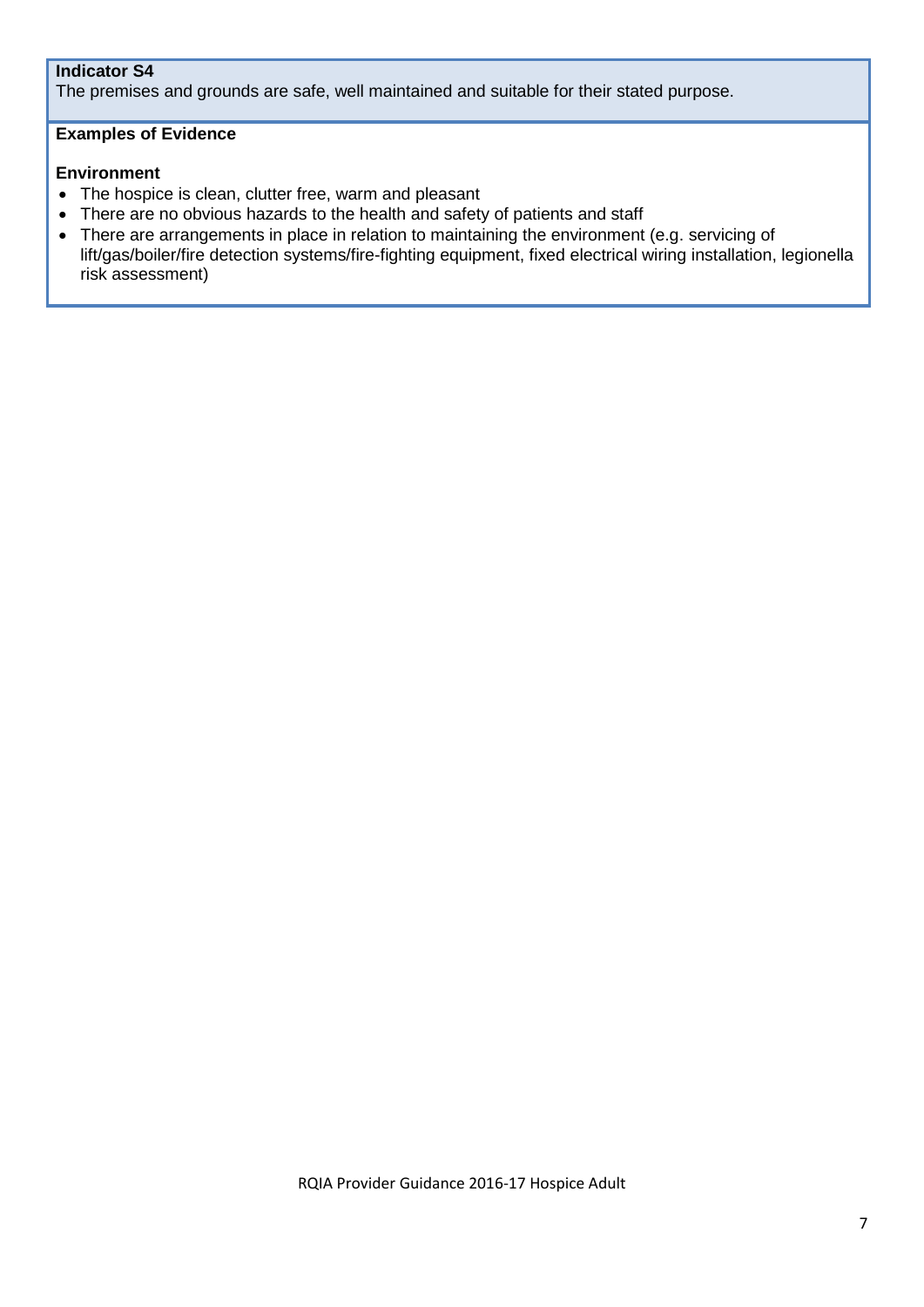## **Is care effective?**

#### **The right care, at the right time in the right place with the best outcome.**

#### **Indicator E1**

The service responds appropriately to and meets the assessed needs of the people who use the service.

#### **Examples of Evidence**

#### **Clinical Records**

- Arrangements are in place for maintaining and updating clinical records
- Record keeping is in accordance with legislation, standards and best practice guidance
- A policy and procedure is available which includes the creation, storage, recording, retention and disposal of records and data protection
- Records are securely stored electronic/hard copy
- A freedom of information publication scheme is in place
- The hospice is registered with the Information Commissioners Office (ICO)

#### **Care Pathway**

- The referral procedure includes information about the treatment and care provided by the hospice and how to access this
- Patients receive an explanation of the assessments that will be carried out by different members of the care team
- A holistic assessment of patient's care needs using validated tools is carried out in accordance with procedures and within agreed timescales. The results of the assessments are used to draw up an individualised care plan ensuring that attention has been paid to key elements of end of life care including communication, review of interventions, symptom control and hydration and nutrition
- All treatment and care is recorded in the patients clinical record
- The care plan and ongoing care needs are agreed with the patient and carer and communicated to the multidisciplinary care team.
- The care plan is reviewed with the patient and carer in keeping with their changing needs

#### **Discharge Planning**

- Discharge planning is agreed with the patient and carer in accordance with the discharge procedure
- The discharge plan is co-ordinated with the services involved in the patients ongoing care and treatment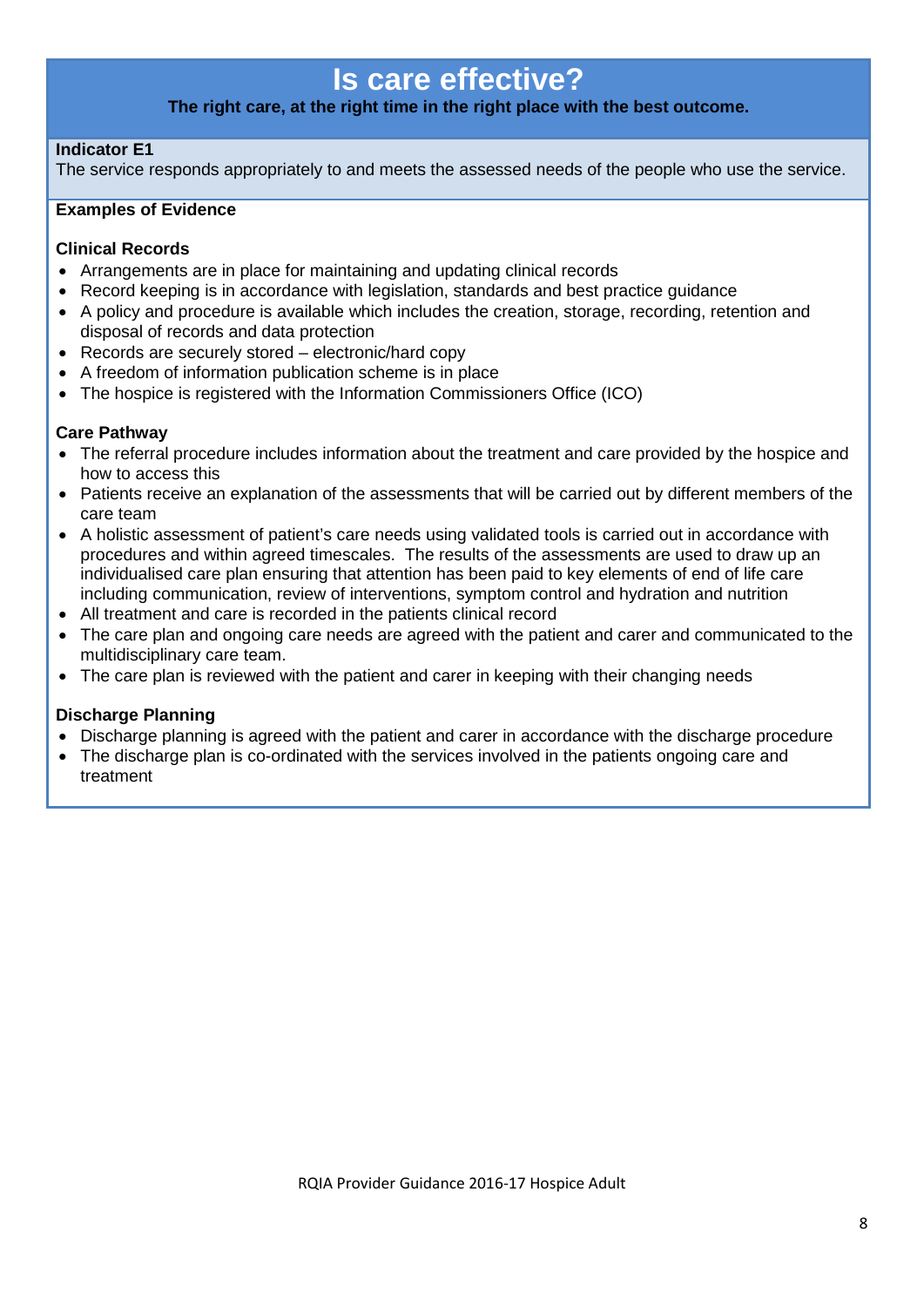#### **Indicator E2**

There are arrangements in place to monitor, audit and review the effectiveness and quality of care delivered to service users at appropriate intervals.

#### **Examples of Evidence**

- A system is in place for breaking bad news to patients
- There is an open and transparent culture that facilitates the sharing of information
- The patient and family are aware of who to contact if they want advice or have any issues/concerns
- Staff meetings are held on a regular basis and minutes are retained
- Staff can communicate effectively
- Learning from complaints/incidents/near misses is effectively disseminated to staff
- Patients and their families receive all the necessary verbal and written information about the specialist palliative care services provided by the hospice. This is accessed in an alternative language or suitable format when required
- There is a member of the multi-professional team identified as the principle contact for each patient
- The care plan is reviewed with the patient in keeping with their changing needs
- Information about carer services and how they may be accessed is easily accessible in a variety of formats and places
- The patient is kept informed about any changes or deterioration in their condition
- Information is provided to the patient about treatment and care
- There is written information for patients that provides a clear explanation of any treatment provided and includes effects, side-effects, risks, complications and expected outcomes
- There are meaningful detailed handover reports
- Patients are aware of who to contact if they want advice or have any issues/concerns

#### **Indicator E3**

There are robust systems in place to promote effective communication between service users, staff and other key stakeholders.

#### **Examples of Evidence**

#### **Discharge Planning**

- The planned programme for discharge from the hospice provides the patient and carers with clear, accessible written information on:
	- The discharge arrangements
	- Future management of care
	- Liaison with community services
	- Advice and support available
- Written information on the patient's treatment and care is provided to their general practitioner, other professionals and services involved in the patient's ongoing treatment and care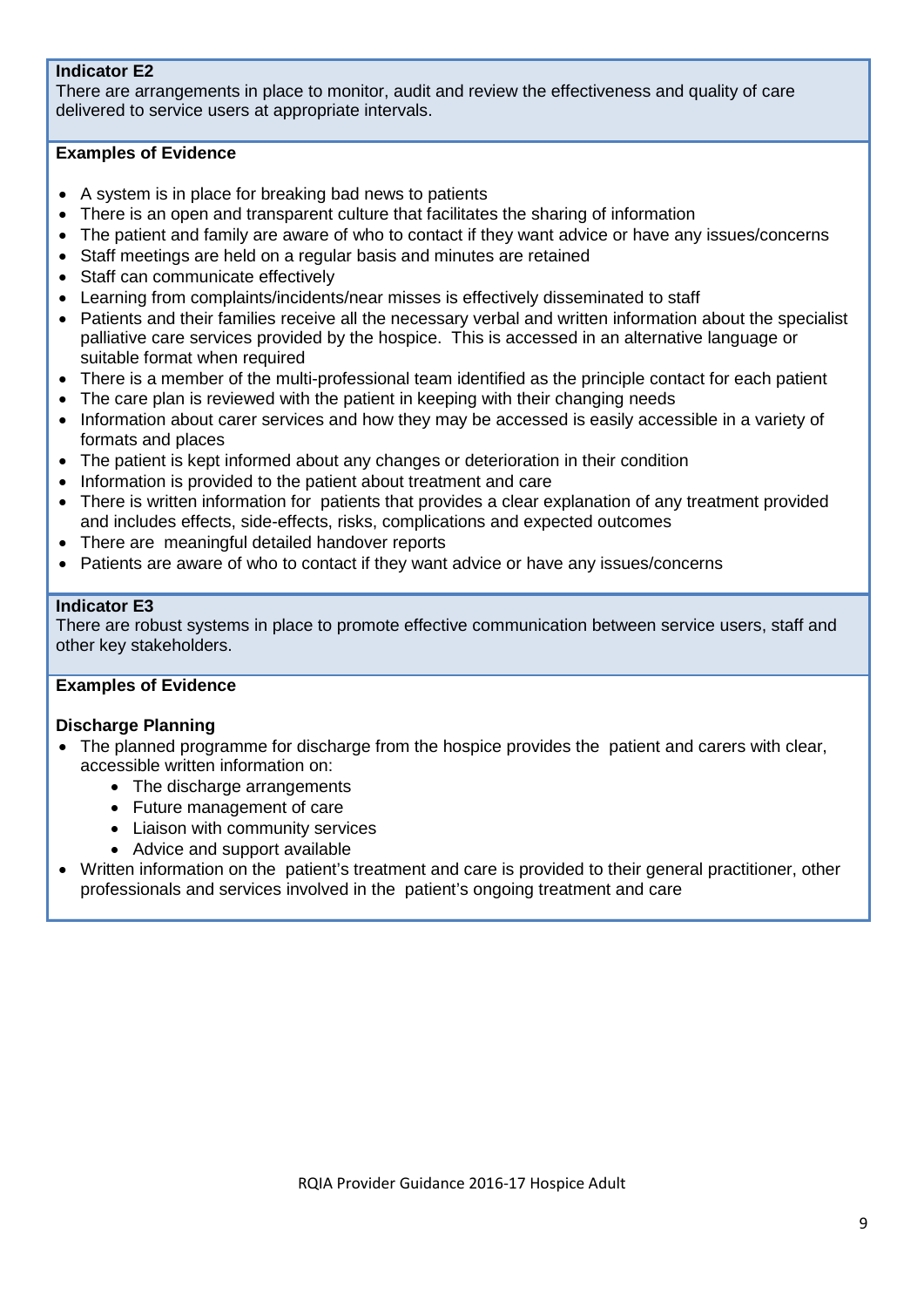### **Is care compassionate?**

#### **Service users are treated with dignity and respect and should be fully involved in decisions affecting their treatment, care and support.**

#### **Indicator C1**

There is a culture/ethos that supports the values of dignity and respect, independence, rights, equality and diversity, choice and consent of service users.

#### **Examples of Evidence**

- Staff can demonstrate how confidentiality is maintained
- Staff can demonstrate how consent is obtained
- Discussion with staff and observation of interactions demonstrate that the patient is treated with dignity and respect
- There is a suitable location for private consultation
- There is a policy and procedure on confidentiality

#### **Indicator C2**

Service users are listened to, valued and communicated with, in an appropriate manner.

#### **Examples of Evidence**

#### **Patient/Family Involvement**

- There are arrangements in place for involving patients and or their family /representatives to make informed decisions
- There are arrangements for providing information in alternative formats/interpreter services, if applicable
- Hospice care services are planned and developed with meaningful patient, family and carers involvement

#### **Bereavement Care Services**

- The hospice offers bereavement care services and support to the patient's family and significant others in accordance with the Statement of Purpose
- The patient/family and significant others are provided with written information about the range of bereavement services available and how to access these
- There are written referral and assessment procedures for accessing bereavement services
- Support is available from staff trained in the provision of bereavement support

#### **Breaking Bad News**

- Patient's and relatives have bad news delivered by professionals who are well informed and in a manner that is sensitive and understanding of their needs
- The patient's consent is obtained before information regarding their bad news is shared with others
- The procedure for delivering bad news to patients, their families and other significant people is developed in accordance with guidance such as Breaking Bad News regional guidelines
- The outcome of breaking bad news to patients, the options discussed, and future treatment plans are recorded, and with the patient's consent shared with their general practitioners and relevant health professionals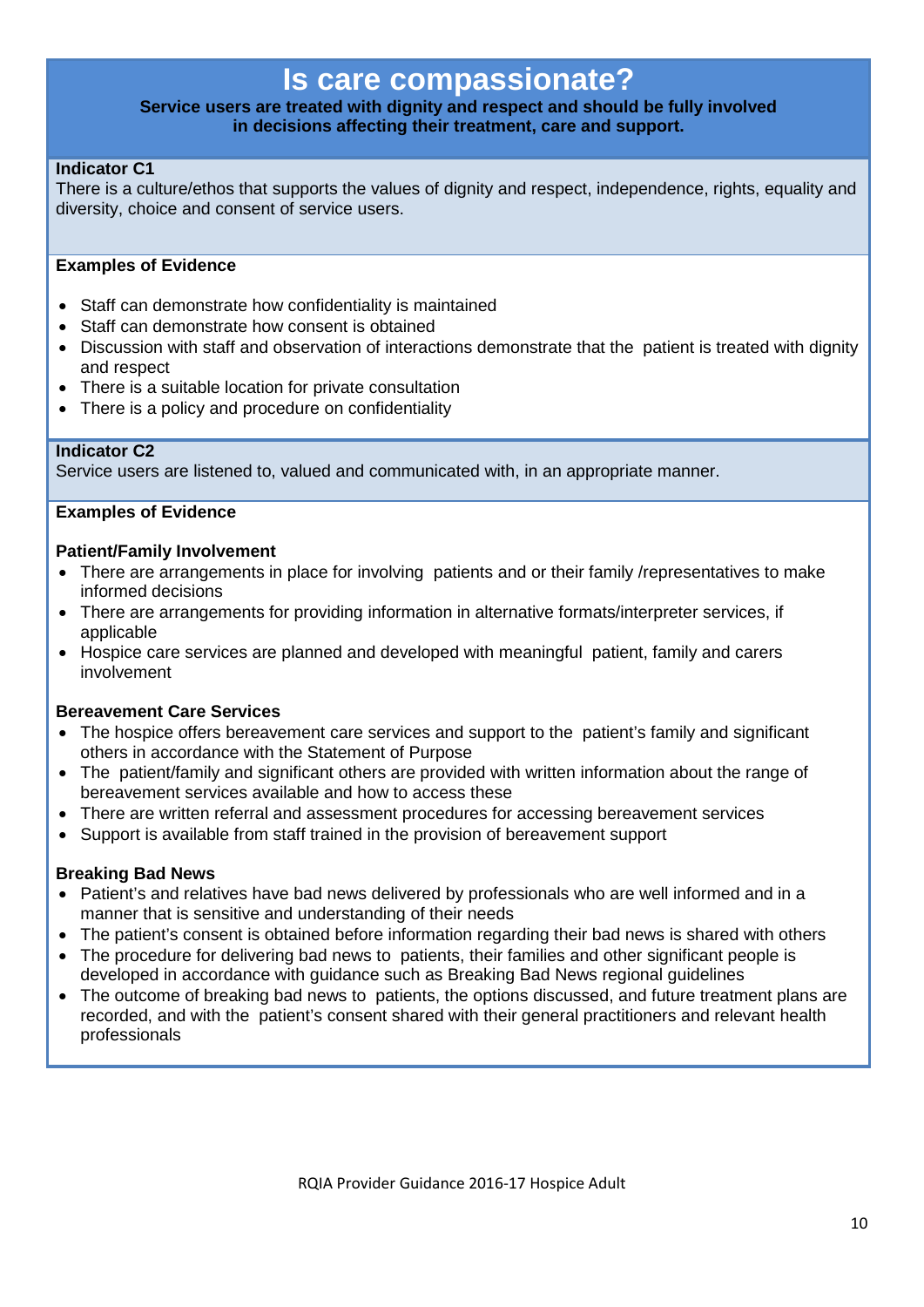#### **Indicator C3**

There are systems in place to ensure that the views and opinions of service users, and or their representatives, are sought and taken into account in all matters affecting them.

#### **Examples of Evidence**

- Patient consultation (patient satisfaction survey) about the standard and quality of care and environment is carried out at least on an annual basis
- The results of the consultation are collated to provide a summary report
- The summary report is made available to patients
- An action plan is developed to inform and improve services provided, if appropriate
- RQIA staff/ patient questionnaire responses support the outcome that compassionate care is in place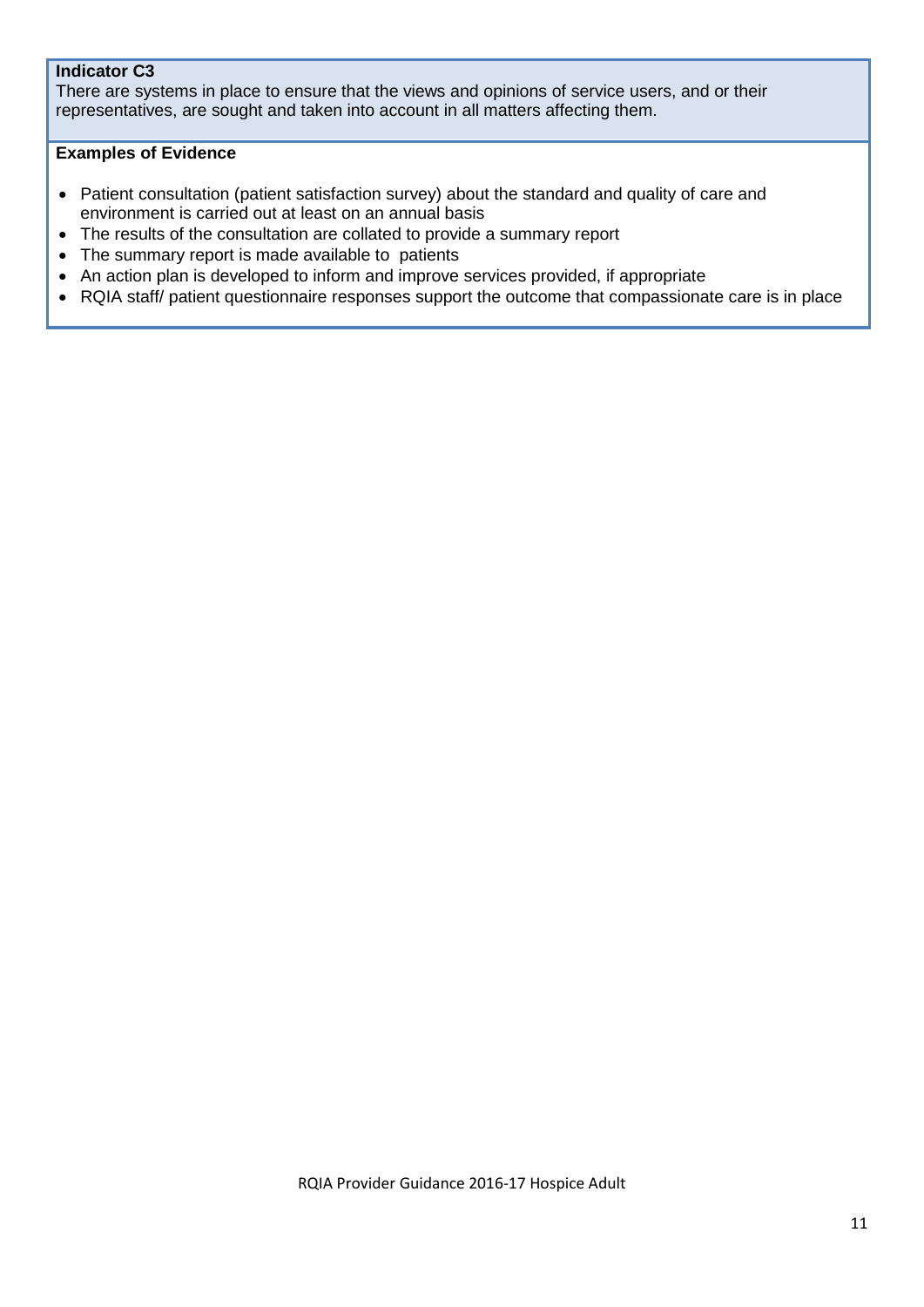## **Is the service well led?**

**Effective leadership, management and governance which creates a culture focused on the needs and the experiences of service users in order to deliver safe, effective and compassionate care. .**

#### **Indicator L1**

There are management and governance systems in place to meet the needs of service users.

#### **Examples of Evidence**

#### **Governance Arrangements**

- The registered provider monitors the quality of services and undertakes a visit to the premises at least six monthly and produces a report of their findings (where appropriate)
- There are arrangements in place for policies and procedures to be reviewed at least every three years
- Policies are centrally indexed and retained in a manner which is easily accessible by staff
- Arrangements are in place to review risk assessments (e.g. legionella, fire)

#### **Complaints**

- The hospice has a complaints policy and procedure in accordance with the relevant legislation and DHSSPS guidance on complaints handling
- There are clear arrangements for the management of complaints from patient's
- Records are kept of all complaints and these include details of all communications with complainants, the result of any investigation, the outcome and the action taken
- Information from complaints is used to improve the quality of services
- Staff know how to receive and deal with complaints
- Arrangements are in place to audit complaints to identify trends and enhance service provision

#### **Incidents**

- The hospice has an incident policy and procedure in place which includes reporting arrangements to RQIA
- Incidents are effectively documented and investigated in line with legislation
- All relevant incidents are reported to RQIA and other relevant organisations in accordance with legislation and procedures

#### **Audits**

- There are procedures to facilitate audit, including clinical audit
- Results of audits are analysed and actions identified for improvement are imbedded into practice

#### **Indicator L2**

There are management and governance systems in place that drive quality improvement.

#### **Examples of Evidence**

#### **Quality Assurance**

- Arrangements are in place for managing relevant alerts
- Arrangements are in place for staff supervision and appraisal
- There is collaborative working with external stakeholders
- Audits of incidents are undertaken and learning outcomes are identified and disseminated throughout the organisation

#### **Quality Improvement**

• There is evidence of a systematic approach to the review of available data and information, in order to make changes that improve quality, and add benefit to the organisation and patients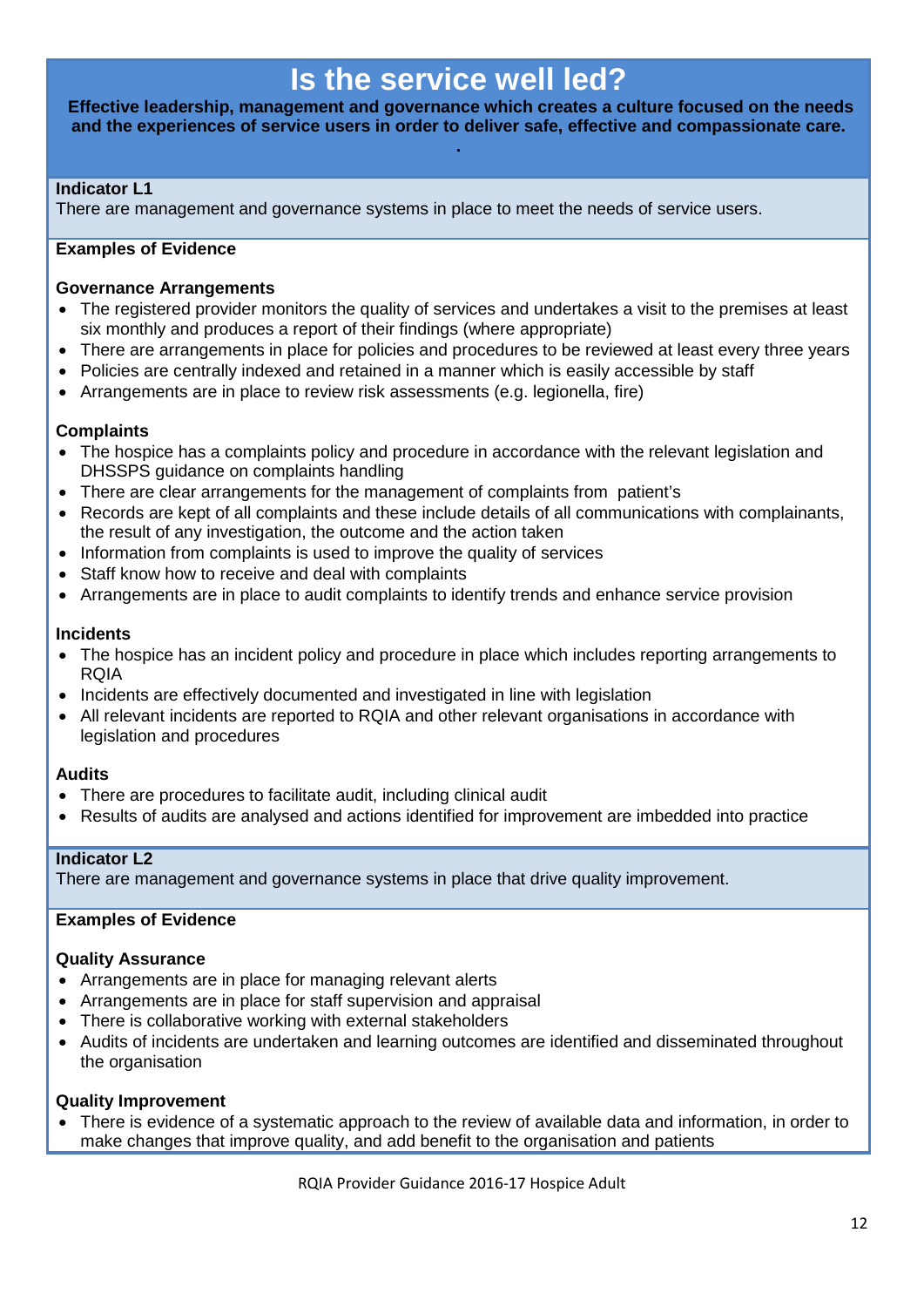#### **Indicator L3**

There is a clear organisational structure and all staff are aware of their roles, responsibility and accountability within the overall structure.

#### **Examples of Evidence**

- There is a defined organisational and management structure that identifies the lines of accountability, specific roles and details responsibilities of all areas of the hospice
- Staff are aware of their roles and responsibilities and actions to be taken should they have a concern
- The registered person/s have understanding of their role and responsibilities as outlined in legislation
- Patients/carers are aware of the roles of staff and who to speak with if they need advice or have issues/concerns
- The registered provider is kept informed regarding the day to day running of the practice

#### **Practising Privileges**

- There is a written procedure that defines the process for application, granting, maintenance and withdrawal of practising privileges
- There is a written agreement between the medical practitioner and the hospice that sets out the terms and conditions of granting practising privileges. Practicing privileges agreements are reviewed at least every two years

#### **Indicator L4**

The registered person/s operates the service in accordance with the regulatory framework.

#### **Examples of Evidence**

- The Statement of Purpose and Patient Guide are kept under review, revised when necessary and updated
- Insurance arrangements are in place public and employers liability
- Registered person/s respond to regulatory matters (e.g. notifications, reports/QIPs, enforcement)
- RQIA certificate of registration is on display and reflective of service provision
- The hospice is registered with RQIA and has the correct categories of registration in line with services provided and the legislation

#### **Indicator L5**

There are effective working relationships with internal and external stakeholders.

#### **Examples of Evidence**

- There is a whistleblowing policy and procedure and staff are aware of this
- Arrangements are in place for staff to access their line manager
- There are arrangements in place to support staff (e.g. staff meetings, appraisal and supervision)
- Discussion with staff confirmed that there are good working relationships and that management are responsive to suggestions/concerns
- There are arrangements in place to effectively address staff suggestions/concerns
- The registered provider/manager has arrangements in place for dealing with professional alert letters, managing identified lack of competency and poor performance for all staff including those with practicing privileges, and reporting incompetence in line with guidelines issued by DHSSPS and professional regulatory bodies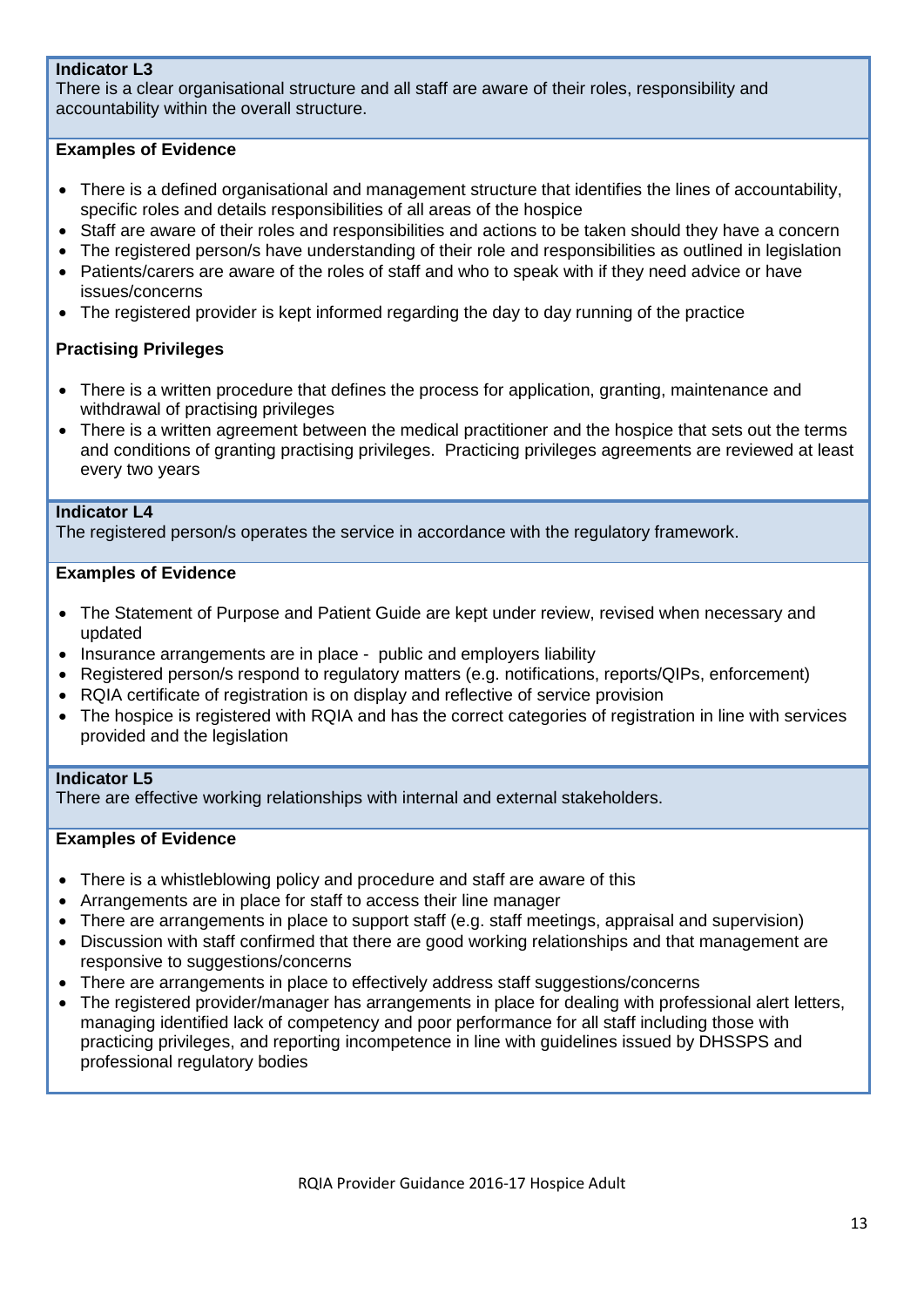# **Inspection reports**

Our inspection reports will reflect the findings from the inspection. Where it is appropriate, a Quality Improvement Plan (QIP) will detail those areas requiring improvement to ensure the service is compliant with the relevant regulations and standards. Where either no requirements or recommendations result from the inspection this will be reflected in the report.

It should be noted that inspection reports should not be regarded as a comprehensive review of all strengths and areas for improvement that exist in a service. The findings reported on are those which came to the attention of RQIA during the course of the inspection. The findings contained within inspection reports do not exempt the service provider from their responsibility for maintaining compliance with legislation, standards and best practice.

Once the inspection report is finalised and agreed as factually accurate, it will be made public on RQIA's website.